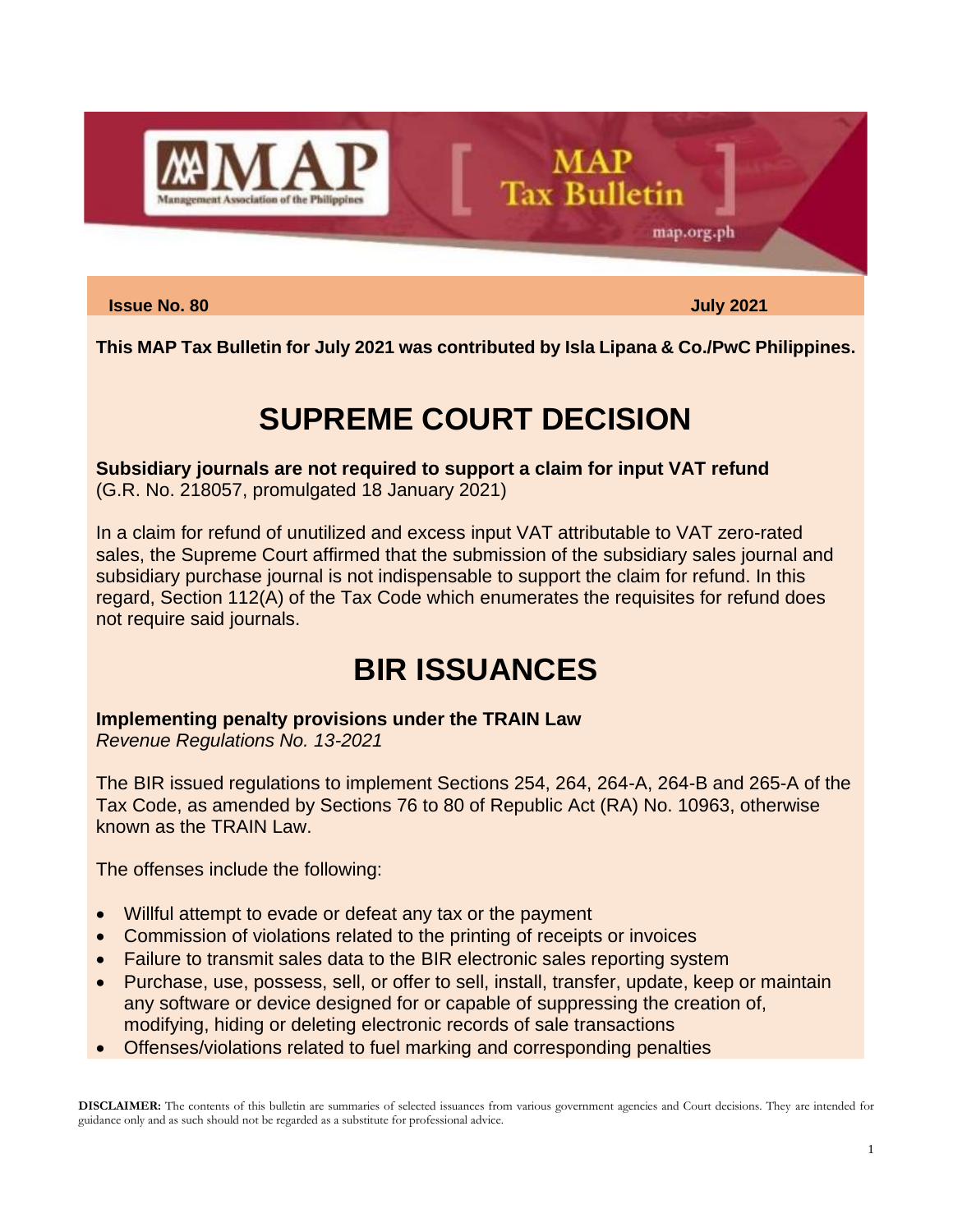• Issuance by a person authorized, licensed or accredited to conduct fuel tests of false or fraudulent fuel tests results

**Tax Payment Certificate issued by the DTI-BOI under the CARS Program** *Revenue Regulations No. 12-2021*

The CIR prescribed the following policies and guidelines on the utilization of Tax Payment Certificates (TPCs) issued by the Department of Trade and Industry-Board of Investment (DTI-BOI), which evidence the fiscal support availment of eligible and registered participants of the Comprehensive Automotive Resurgence Strategy (CARS) Program under Executive Order No. 182-2015:

- TPCs should be requested before the statutory deadline for the payment of the covered taxes sought to be settled.
- All TPS are non-transferable and shall be valid for 30 days from the date of issuance and can only be used once. The date on the TPC's face shall be the presumed date of issuance.
- The amount of the TPC shall be indicated in the tax return as a deduction against the tax due.
- Eligible and registered participants under the CARS Program are not allowed to register their activity under any other program granting incentives.

#### **BIR implementation rules and regulations of the FIST Act**

*Revenue Regulations No. 11-2021*

The BIR has issued its own implementing rules and regulations of Republic Act (RA) No. 11523 or the FIST Act which cover the following:

- Registration and other tax compliance requirements of a Financial Institutions Strategic Transfer Corporation (FISTC)
- Transactions that are exempt from taxes and entitled to fee privileges
- Tax exemptions:
	- $\checkmark$  Documentary stamp tax (DST) on any document evidencing the transfer or dation in payment
	- $\checkmark$  Capital gains tax on the transfer of land and/or buildings treated as capital assets
	- $\checkmark$  Creditable withholding income taxes on the transfer of land and/or buildings treated as ordinary assets
	- $\checkmark$  Value-added tax (VAT) on the transfer of non-performing assets (NPAs) or gross receipts tax

**DISCLAIMER:** The contents of this bulletin are summaries of selected issuances from various government agencies and Court decisions. They are intended for guidance only and as such should not be regarded as a substitute for professional advice.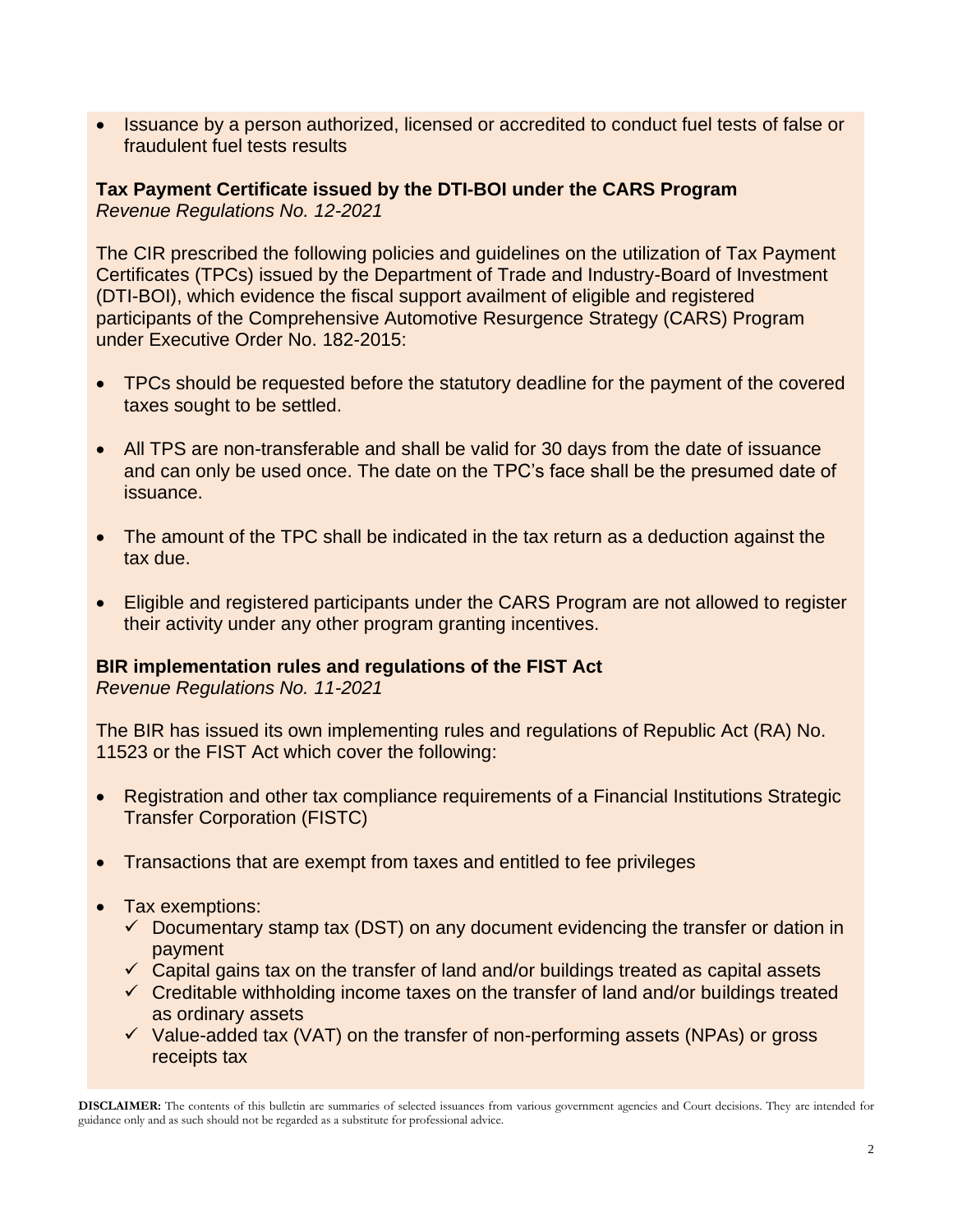- Additional tax exemptions for an FISTC:
	- $\checkmark$  Income tax exemption of net interest income arising from new loans
	- $\checkmark$  DST exemption of any document evidencing new loans
	- $\checkmark$  DST exemption of any document evidencing an FISTC's capital infusion to the borrower's business with an NPL acquired from an FI from 18 February 2021 to 18 February 2023

The above additional exemptions shall apply only for 5 years from the date of acquisition of the borrower's NPL by the said FISTC.

• With respect to FIs, any loss incurred as a result of the transfer of an NPA from 18 February 2021 to 18 February 2023 shall be treated as an ordinary loss which may be carried over for five years.

Such net operating loss carry-over (NOLCO) shall be presented in the notes to the financial statements separately from NOLCO incurred for other taxable activities.

- All sales or transfers of NPAs from FIs to an FISTC or individual which is not a "true sale" shall not qualify for exemption.
- Tax treatment of Investment Unit Instruments (IUIs)
- Importance of the COE
- Transfers of real property or shares of stock

Within 30 days after the issuance of a COE covering the transfer of real properties or shares of stock, a capital gains tax (CGT) return with the COE and other requirements shall be filed with the concerned Revenue District Office.

**Excise tax on removal of sweetened beverages products for export** *Revenue Regulations No. 10-2021*

The CIR amended Revenue Regulations (RR) No. 20-2018 regarding the sweetened beverages products intended for export as follows:

- The removal of sweetened beverages products intended for export shall already be subject to the payment of excise tax by the manufacturer on every removal from the place of production.
- After payment of the excise tax, the manufacturer can either:
	- 1. File a claim for excise tax credit/refund; or
	- 2. Avail of a claim for product replenishment scheme.
- The posting of a surety bond was removed from the terms and conditions.

**DISCLAIMER:** The contents of this bulletin are summaries of selected issuances from various government agencies and Court decisions. They are intended for guidance only and as such should not be regarded as a substitute for professional advice.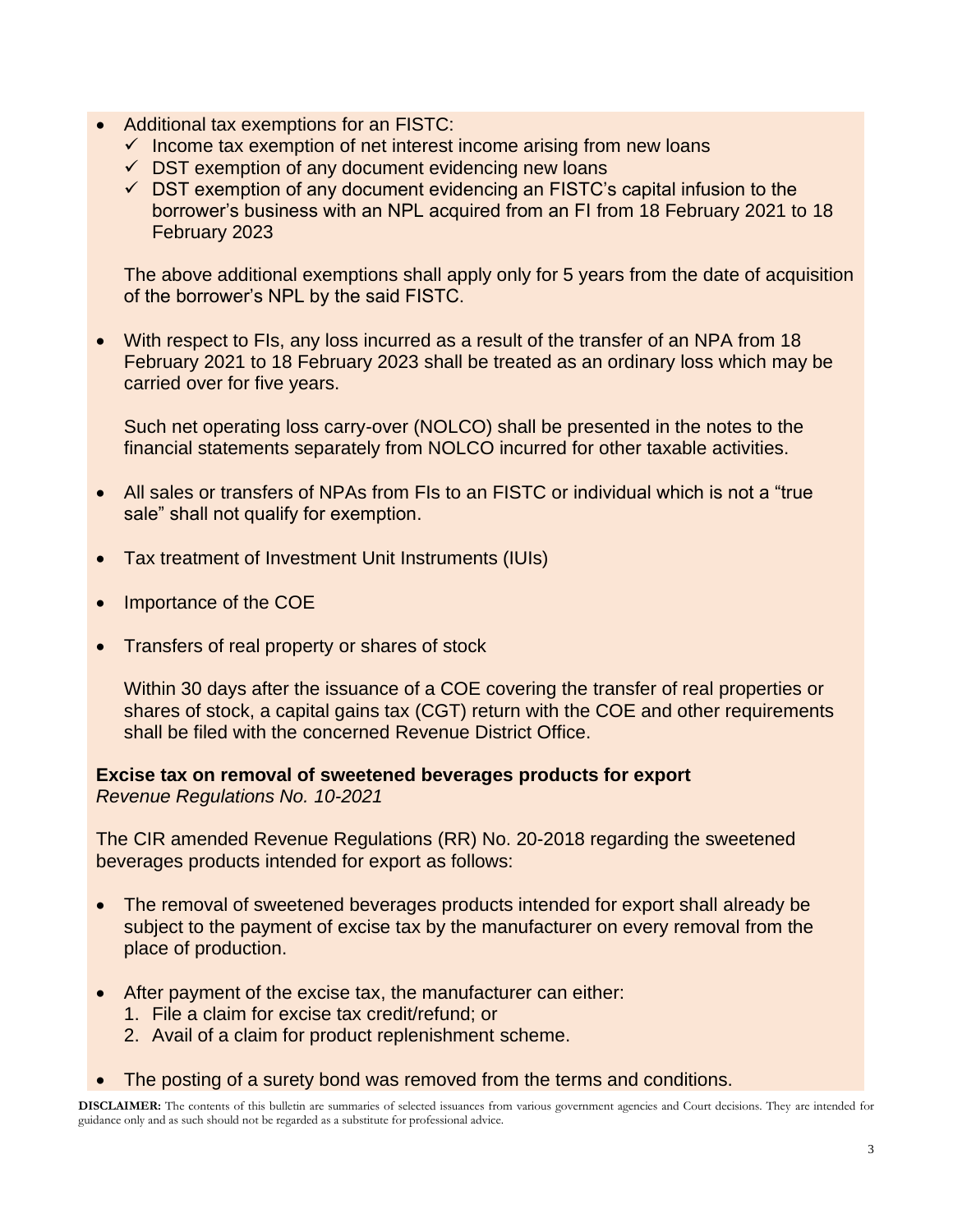### **VAT-zero rated transactions that are already subject to 12% VAT** *Revenue Regulations No. 9-2021*

Following the announcement by the CIR that the conditions required under Sections 106(A)(2)(a) and 108(B) of the Tax Code have already been fully satisfied, the following transactions previously treated as VAT zero-rated were declared as subject to the 12% VAT:

- 1. Section 106(A)(2) of the Tax Code
	- a. Sale of raw materials or packaging materials to a nonresident buyer for delivery to a resident local export-oriented enterprise to be used in manufacturing, processing, packing or repacking in the Philippines of the said buyer's goods and paid for in acceptable foreign currency and accounted for in accordance with the rules and regulations of the Bangko Sentral ng Pilipinas (BSP);
	- b. Sale of raw materials or packaging materials to export-oriented enterprise whose export sales exceed 70% of total annual production; and
	- c. Those considered export sales under Executive Order No. 226, otherwise known as the Omnibus Investments Code of 1987, and other special laws.
- 2. Section 108(B) of the Tax Code
	- a. Processing, manufacturing or repacking goods for other persons doing business outside the Philippines which goods are subsequently exported, where the services are paid for in acceptable foreign currency and accounted for, in accordance with the rules and regulations of the BSP; and
	- b. Services performed by subcontractors and/or contractors in processing, converting, or manufacturing goods for an enterprise whose export sales exceed 70% of total annual production.

**Implementing the VAT and percentage tax amendments under CREATE** *Revenue Regulations No. 8-2021*

In light of the Tax Code amendments introduced by Republic Act No. 11534 or CREATE, the CIR amended Revenue Regulations (RR) No. 4-2021 (amending RR No. 16-2005) as follows:

• The VAT-exempt threshold for the sale of house and lot and other residential dwellings under Section 109(P) of the Tax Code should also be adjusted to PhP3,199,200.00 beginning 1 January 2021.

**DISCLAIMER:** The contents of this bulletin are summaries of selected issuances from various government agencies and Court decisions. They are intended for guidance only and as such should not be regarded as a substitute for professional advice.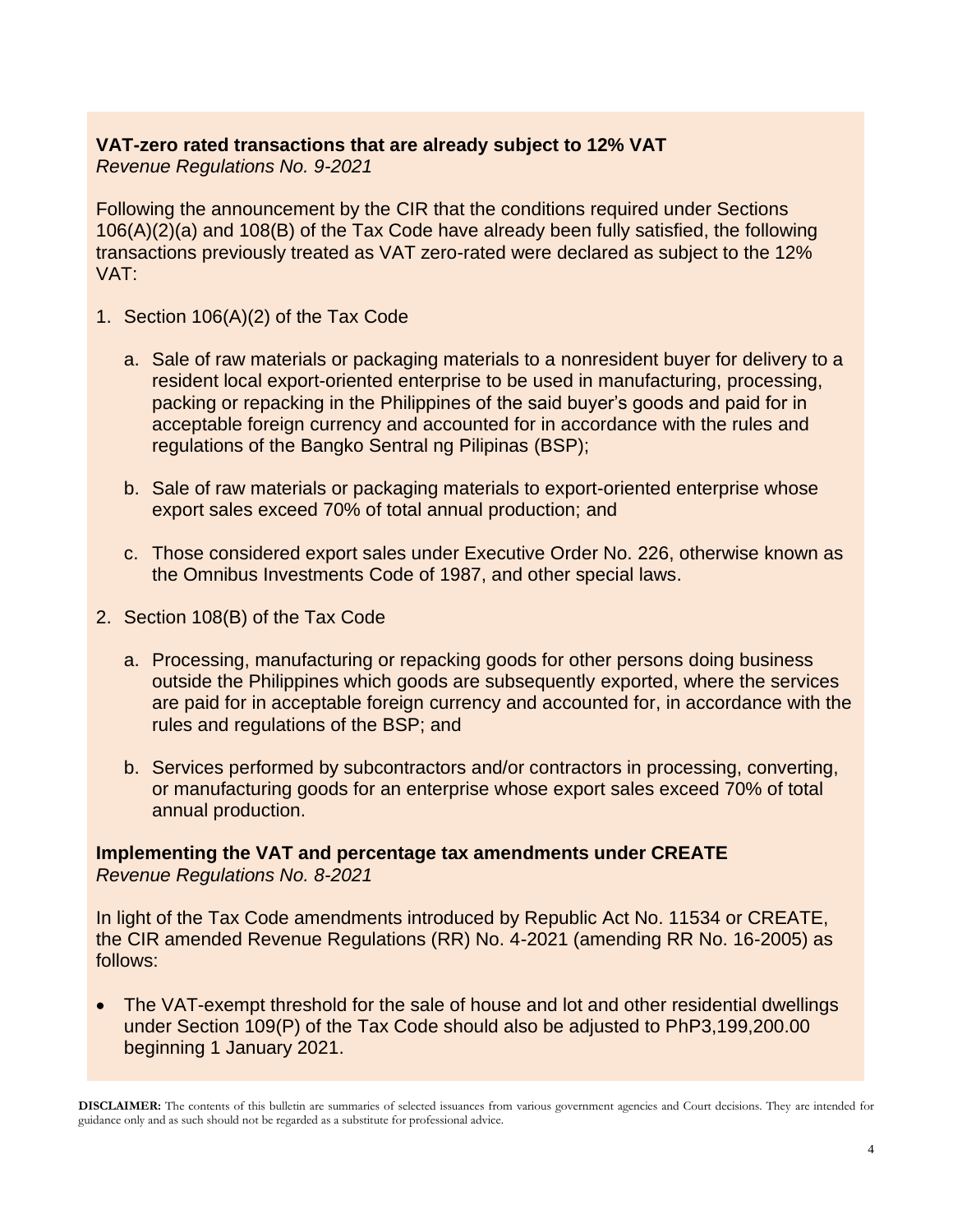- The importation of COVID-19 related capital equipment, drugs, vaccines, medical devices and raw materials under Section 109(BB) of the Tax Code shall not be subject to the issuance of an Authority to Release Imported Goods (ATRIG), and may be released by the Bureau of Customs without need of an ATRIG.
- Percentage taxpayers who overpaid taxes because of the decrease of the percentage tax rate from 3% to 1% starting 1 July 2020 until the effectivity of RR No. 4-2021 can claim a tax refund in the event that:
	- a. The taxpayer shifted from non-VAT to VAT-registered status; or
	- b. The taxpayer opted to avail the 8% income tax rate at the beginning of taxable year 2021.

### **Clarifying certain provisions of RMO No. 14-2021**

*Revenue Memorandum Circular No. 77-2021*

The CIR addressed frequently asked questions as follows regarding the availment of tax treaty benefits and clarified certain provisions of Revenue Memorandum Order (RMO) No. 14-2021:

- To establish the fact of residency, the nonresident income recipient should submit a Tax Residency Certificate (TRC) duly issued by the tax authority of its country of residence.
- The income payor-withholding agent is required to file a request for confirmation. The income payor may authorize the nonresident or any other person to file the request for confirmation for and on its behalf.
- With respect to long-term contracts involving interests, royalties and other income type where the condition for entitlement is not dependent on time threshold, the BIR will issue a one-time certification.
- To prove that an item of income is not effectively connected with its permanent establishment (PE) in the Philippines, the foreign enterprise may submit the audited financial statements (FS) of the PE or if said audited FS are not yet available, a Sworn Certification.
- For capital gains transactions, the BIR prefers the submission of audited interim FS. Alternatively, the unaudited interim FS and lapsing schedule may be submitted.
- In the submission of additional documents, an extension of up to a maximum of 30 days may be granted.
- Taxpayers with pending Tax Treaty Relief Applications (TTRAs) prior to the effectivity of RMO No. 14-2021 will still receive Final Notices to Submit Additional Documents and will have three months from receipt thereof to comply.

**DISCLAIMER:** The contents of this bulletin are summaries of selected issuances from various government agencies and Court decisions. They are intended for guidance only and as such should not be regarded as a substitute for professional advice.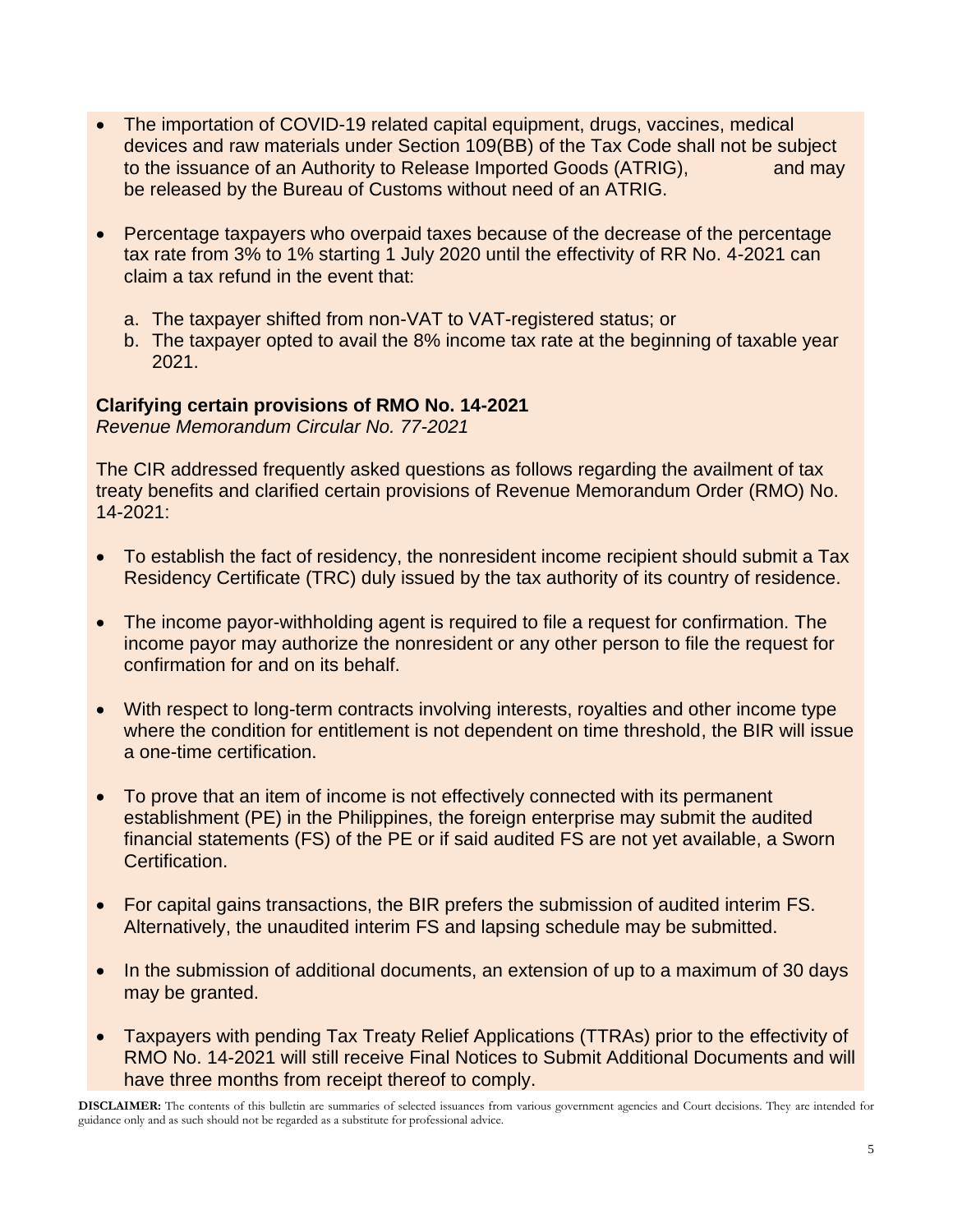On the other hand, taxpayers who have been notified of archival will no longer receive said Final Notice but may submit the requirements within four months from effectivity of RMO No. 14-2021.

- For TTRAs involving interests, dividends and royalties filed before the effectivity of RMO No. 8-2017, a Compliance Check Report may be issued.
- For income payments in 2020 and prior years without filed TTRAs or Certificate of Residence for Tax Treaty Relief Forms, the withholding agent has until the last working day of 2021 to file a request for confirmation with complete documentary requirements.
- For dividends, the certified true copy of the audited FS as of the taxable year immediately preceding the date of declaration, which audited FS was duly filed with the BIR and the Securities and Exchange Commission should be submitted.

#### **Use of BIR Form No. 0605 for excise tax purposes**

*Revenue Memorandum Circular No. 75-2021*

The CIR amended Revenue Memorandum Circular No. 97-2020 regarding the standard policy for using BIR Form No. 0605 for excise tax purposes. Hence, BIR Form No. 0605 should be filled up as follows:

- 1. Excise taxpayers making advance payments for export products availing the Product Replenishment Scheme should tick the "Tax Deposit/Advance Payment" box under Field No. 17.
- 2. Excise taxpayers under Non-Essential Services for Cosmetic Procedures should use BIR Form No. 2200-C.
- 3. Excise taxpayers using BIR Form No. 0605 paying deficiency taxes should tick the "Preliminary/Final Assessment/Deficiency Tax" box under Field No. 17.
- 4. Payments for administrative penalties must tick the "Others (Specify)" under Field No. 17 and indicate "Administrative Penalties" in the box provided.

All other excise tax payments in domestic removals of excisable articles shall use their corresponding excise tax returns (BIR Form No. 2200 series).

## **BIR Announcements**

*Revenue Memorandum Circular Nos. 73-2022, 72-2021 and 71-2021*

The Commissioner of Internal Revenue announced the availability of the following:

A. New Business Registration (NewBizReg) Portal